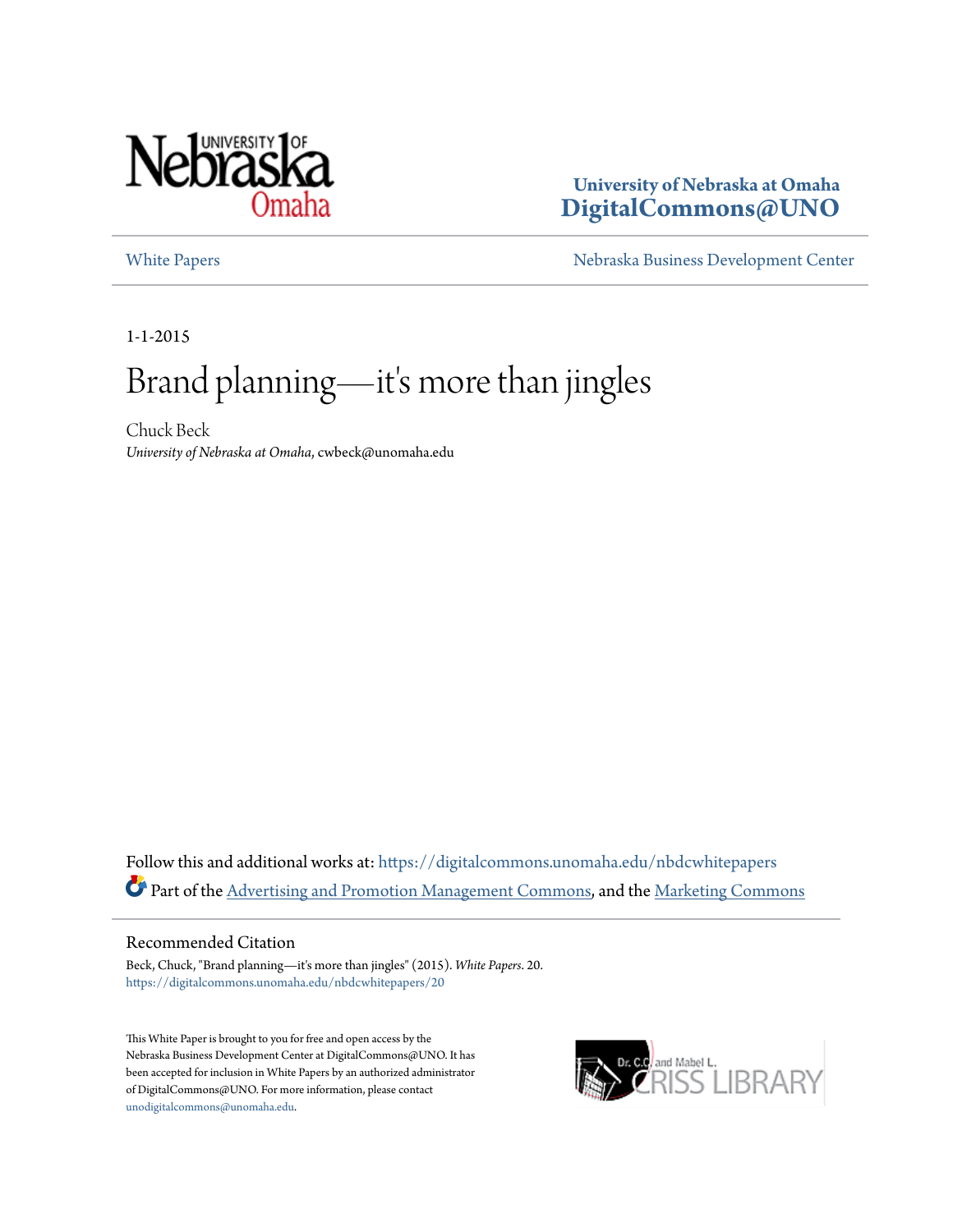# OBJECTIVE **ADVERTISING KETING**

## **Brand plan—it's more than jingles**

*"Your premium brand had better be delivering something special, or it's not going to get the business." —Warren Buffett, CEO of Berkshire Hathaway*

hile I love visiting local coffee shops across Nebraska, I have to admit that I purchase name brand coffees when brewing at home or in the office. I've tried lesser known brands, but in the end it seems that I am pre-disposed to spending the extra money to pick up a package of Folgers or Starbucks. It would be pretty simple if I could say that it was simply a case of a few bad experiences with the lesser known brands… but, it's just not that simple.

As I brew a cup of Folgers coffee, and that smell of freshly brewed coffee hits my olfactory senses, something triggers that all too familiar jingle in my head "The best part of waking up, is Folgers in your cup." If you're like me, there is something comforting in taking a sip of something that has been familiar for such a long time.

As an individual that shares responsibility for your company's success, you can take comfort as well in the fact that brands can provoke such a powerful response. According to Marsha Yeagley, Coordinator of College Communications at the University of Nebraska at Kearney, "As consumers of physical products or services, one may be comforted with the familiarity of a chosen, long-term, reliable brand." The question you have to ask yourself is, "How can I get my clients to sing my company's metaphorical jingle?"

#### Why Worry About Branding in the Government Market

A strong brand is important when selling to consumers, but you might wonder why a company would worry about branding when selling in the government market. That's an excellent question, and there is an excellent answer  $-$  FAR Part 10. $1$ 

The Federal Acquisition Regulation (FAR) guides purchasing within the federal government, and is codified at Title 48, Chapter 1 of the United States Code of Federal Regulations (CFR). FAR Part 10 sets forth requirements that Contracting Officers and federal purchasing agents must conduct market research before releasing solicitations or making purchases. The level and type of market research is determined by the circumstances of the purchase, but the key is that government purchasing agents will research companies that sell the products and/ or services that their agency needs.

Therein lies the opportunity. As a company with interest in selling to government agencies, you need to ensure that you create visibility for your company — and you want to make sure that it's the right type of visibility. How can you develop a brand that is vis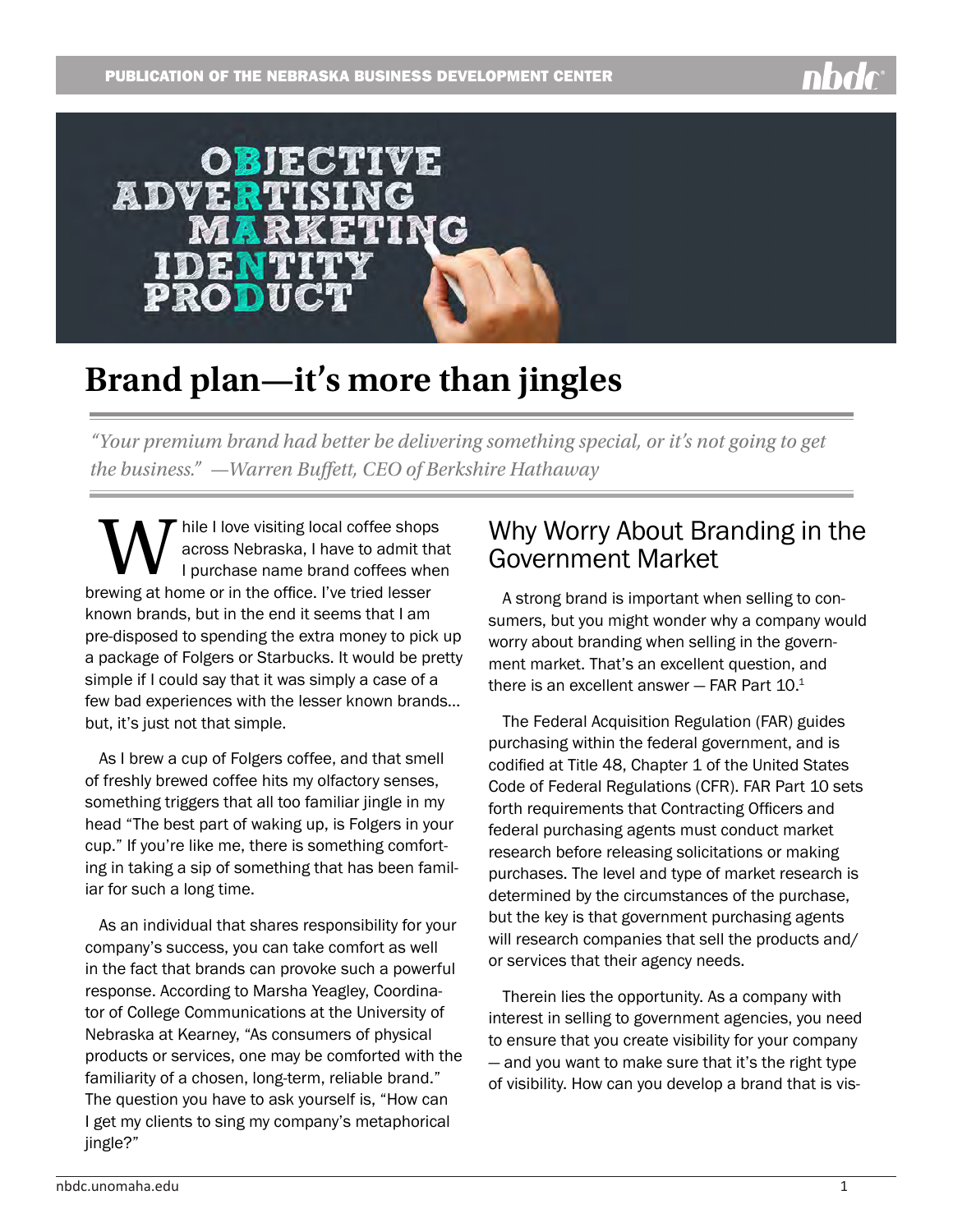ible and attractive to government purchasing agents? Before we examine some steps you can take, let's consider what things you should consider in developing your brand.

#### What Makes Up a Company's **Brand**

There is a good reason why experts have differing opinions on what makes up a company's brand — it may not be the same for every company, industry, or environment. According to Yeagley, "Branding can be a valuable asset of an organization when done well. A brand should mean something, quality, value, dependability, innovativeness, or perhaps prestige."

*Brands emanate from everything the company does. The brand should be about who you are and what you do.*

A *Business Journal* article by John Timmerman and Stephen Shields states, "Making and keeping a brand promise is a complex activity… (that) takes a deep understanding of the impact of emotion on customers… and aligning important organizational elements

to deliver the brand promise, including customer knowledge, strategy, process design, human capital, measurement, and leadership."<sup>2</sup>

That sounds complex  $-$  and it is, but don't pass up the opportunity to improve your company's standing by developing a stronger branding. Companies that develop strong brands focus time and effort into ensuring that they get it right as they define and develop their brand.

Start simple, and don't try to tackle your company's branding in one sitting. Before you get started, it might be beneficial to look around for good examples of branding, and think about what makes that company's brand so attractive. From the eastern edge of Nebraska to the western edge, it's easy to find some very recognizable companies — Berkshire Hathaway, ConAgra Foods, Gallup, Mutual of Omaha, Hornady Manufacturing, The Buckle, Baldwin Filters, Union Pacific, Cabela's, etc.

The examples above reflect very different industries, product lines, and company environments. For that reason, you may or may not recognize an individual company's logo, tagline, or other elements of its branding. For instance, most people would immediately recognize Union Pacific's logo, but will they know anything more about that company's branding?

To look at another example, Cabela's also has an easily recognized logo — the company's name in script. Because they market to consumers, however, you may identify more of their branding elements thanks to their retail locations and "It's In Your Nature" advertising campaign.

While most people have heard of ConAgra Foods, the majority probably couldn't describe the company's logo. That doesn't mean that ConAgra has not created strong branding. While you may not recognize the corporate branding of ConAgra, you will likely recognize the branding of many of their top products. According to ConAgra's website, their products "can be found in 99% of America's households."3 These products lines

include brands such as: Hunt's ketchup, Swiss Miss hot cocoa, Chef Boyardee ravioli, Healthy Choice meals, etc. How strong would you say the branding is behind ConAgra?

While company branding may "look" different, companies start creating their brand from within.

While it's helpful to

 *Make the investment in your company to establish a vision statement, mission statement, and core values — they will guide your decision making and strengthen your company for the long-term*

look around at other companies for examples, it is absolutely critical that you create "your brand" rather than someone else's. Do you have a vision statement or a mission statement? How about core values?

Branding is more than creating a logo or slapping a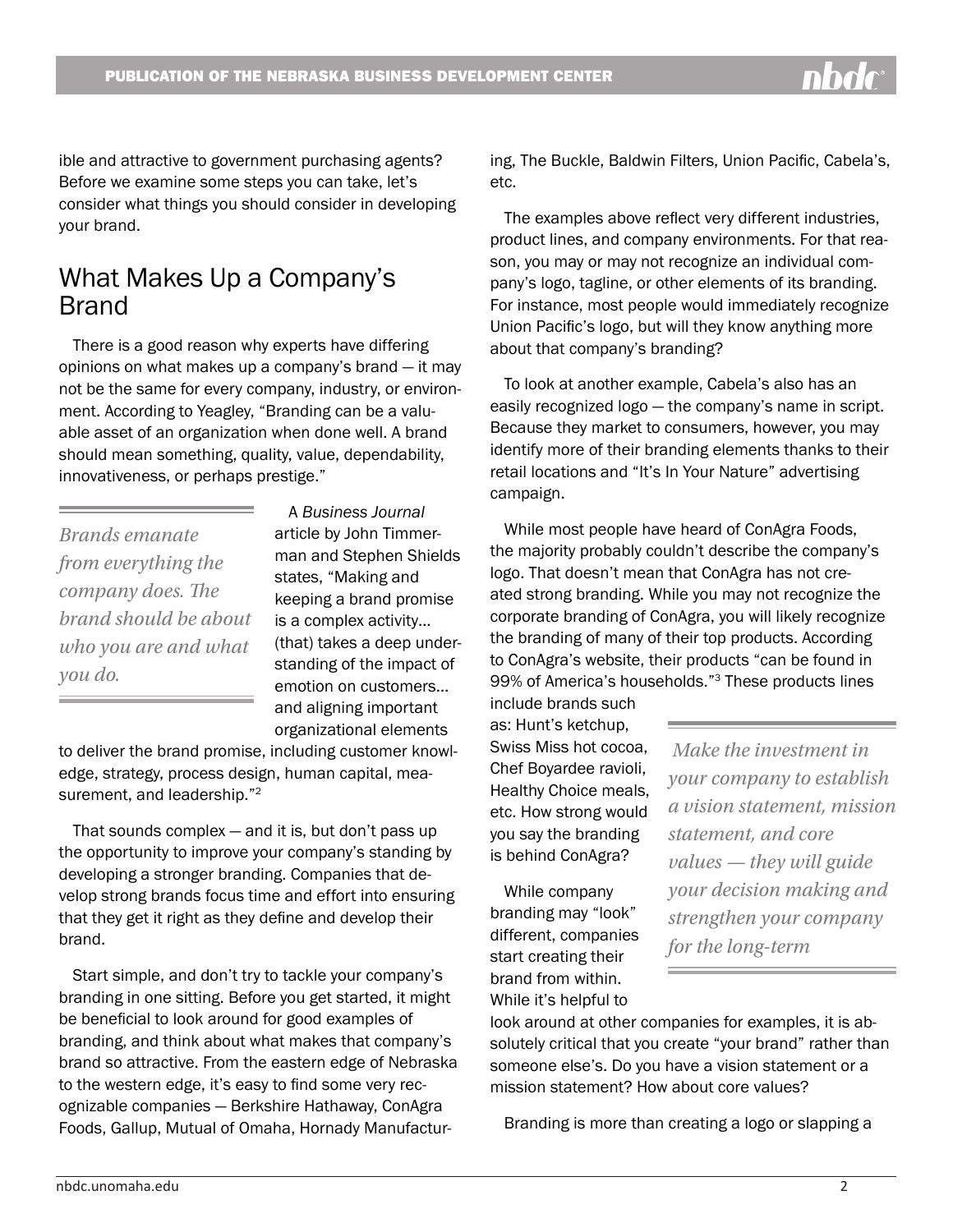PUBLICATION OF THE NEBRASKA BUSINESS DEVELOPMENT CENTER

fancy label on a package — according to Howard Shultz, the founder of Starbucks, "(brands) emanate from everything the company does." $4$  The brand should be about who you are and what you do. Make the investment in your company to establish a vision statement, mission statement, and core values — they will guide your decision making and strengthen your company for the longterm.

#### Improve Your Company's Standing by Developing a Stronger Branding

While some of the clients I work with have dedicated staff and marketing budgets, I also work with companies that do not. That doesn't mean that all is lost  $-$  it just means that the challenges and opportunities may be different for those companies.

There are ways that companies can improve their marketing in the government market with limited staff and resources. Let's take a look at the things that impact your company's visibility to government agencies.

If a company is interested in the federal market, I like to start with the SAM (System for Award Management) registration. Without an active SAM registration, your opportunities to sell to federal agencies is severely limited. While much of the SAM registration is about entering company data and completing representations/certifications, you should remember that it really is a visible representation of your company. Misspelled words, inconsistent formatting, and missing or incorrect information can make a strong impression with a Contracting Officer.

While completing the SAM registration, you will have an opportunity to create an SBA profile to be included in the Dynamic Small Business Search (DSBS) database. The DSBS database is maintained by the Small Business Administration as a tool for Contracting Officers and purchasing agents to complete market research. The DSBS database is also used by commercial businesses to identify potential subcontractors or teaming partners. The SBA profile gives you an opportunity to share key information about your company that is not included in SAM — a short capabilities narrative, special equipment/ materials, performance history (references), quality assurance standards, etc. To improve your visibility with

federal agencies, it is important to spend the extra time to complete the SBA profile well.

*Even without a dedicated marketing staff and budget, a company can improve its visibility to government agencies.*

Capability statements are also helpful in marketing to government agencies. Essentially, the capability statement is a one to two page company resume that includes five key categories — Company Data, Core Competencies, Differentiators, Past Performance, and Pertinent Codes. If your

company already has marketing materials, it may not be necessary to start from scratch. Take a look at what you already have, and see if it can be easily turned into a capability statement or if you can at least use some of the elements to help create a capability statement. I recommend that companies have the capability statement in a format that can easily be changed or updated — as the capability statement should be a living document. Being able to easily update the capability statement will allow you to customize the document to specific agencies and add new past performance information, etc. as needed.

In general, you will also want to take a look at your other marketing materials to make sure that your brand is expressed throughout… and that all elements are in sync.

What is your email address? Obviously, you want it to present a professional image. The trend is for companies to have a domain name, rather than having a "free" generic account like yahoo or gmail. According to a study from Microsoft Research, a domain name can help create the image that a company is "credible." <sup>5</sup>

How is your website set up? You want to make sure that your website is visibly appealing and easy to navigate. It should be a visible representation of your brand — who you are, what you do. Many companies share their vision or mission statements, their core values, etc. I suggest that you also keep your capability statement in mind. Some businesses incorporate information from their capability statements throughout their website,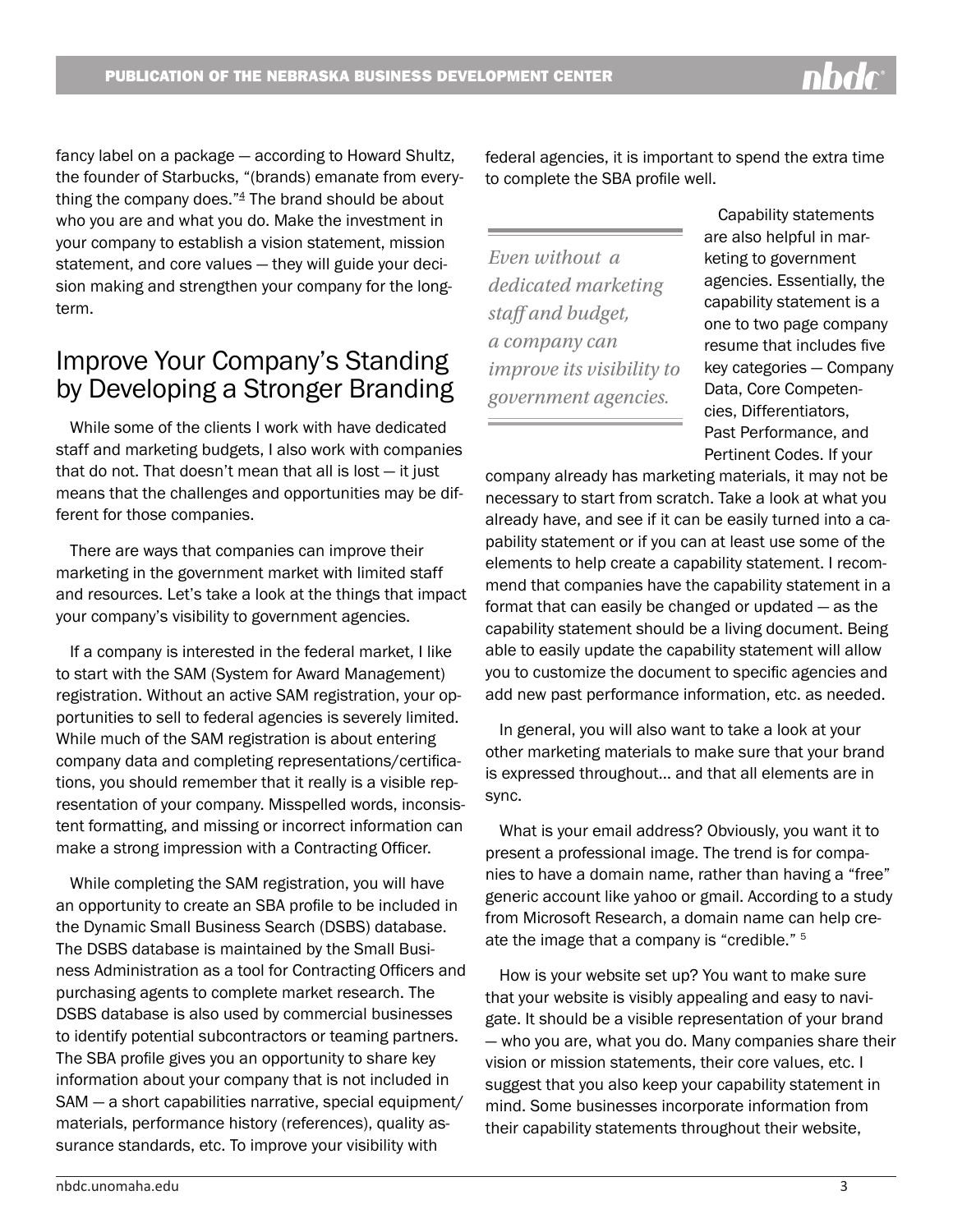while others will have a "government" tab that will present this information or include a link to their capability statement. If you don't have a website developed, it could be beneficial to develop one. Market research is not limited to the Dynamic Small Business Search and capability statements, Contracting Officers and purchasing agents will visit company websites to learn more about those companies.

What do your business cards, flyers, cups, pens, etc. look like? There are rules about gratuities to government officials, and you want to make sure that you follow those rules by not giving items of value to government employees. However, you will likely share your business card with a government official at some point, and you want to make sure that your marketing materials (including your business cards) reflect your brand. Make sure that you include pertinent information on your marketing materials — a business card with no address will likely trigger a red flag with a government purchasing agent.

One thing that government purchasing agents assess in their market research is the level of risk in doing business with companies that they are researching. By nature, these government purchasing agents are risk averse. Creating a strong brand can help mitigate a sense of risk. According to Yeagley, "The recognition of a brand can make one feel they are avoiding risk by engaging in business with a known entity. The value of the brand equity can be significant. Consequently, the respected name, logo, or image needs to be protected."

#### Help Is Here

While your local PTAC Consultant won't be able to "create your brand," we can assist you with completing registrations and developing strategies to market to government agencies. The purpose of the Procurement Technical Assistance Center (PTAC) Program is to help local economies by assisting companies in doing business with federal, state, or local government agencies. In Nebraska, the PTAC Program is operated by the Nebraska Business Development Center. To contact your local PTAC Consultant for assistance, you can visit our website at: [nbdc.unomaha.edu/government-contracting.](http://nbdc.unomaha.edu/government-contracting)

- <sup>1</sup> [https://www.acquisition.gov/sites/default/files/current/far/html/FARTOCP10.html](https://www.acquisition.gov/sites/default/files/current/far/html/FARTOCP10.html%0A)
- <sup>2</sup> [http://www.gallup.com/businessjournal/164045/brand-company-engine.aspx](http://www.gallup.com/businessjournal/164045/brand-company-engine.aspx%0A)
- <sup>3</sup> [http://www.conagrafoods.com/](%20http://www.conagrafoods.com/%0A)
- <sup>4</sup> Howard Schultz, *Pour Your Heart Into It: How Starbucks Built a Company One Cup at a Time*
- <sup>5</sup> h[ttp://searchengineland.com/microsoft-research-searchers-really-do-favor-some-domains-over-others-104560](ttp://searchengineland.com/microsoft-research-searchers-really-do-favor-some-domains-over-others-104560%0D)